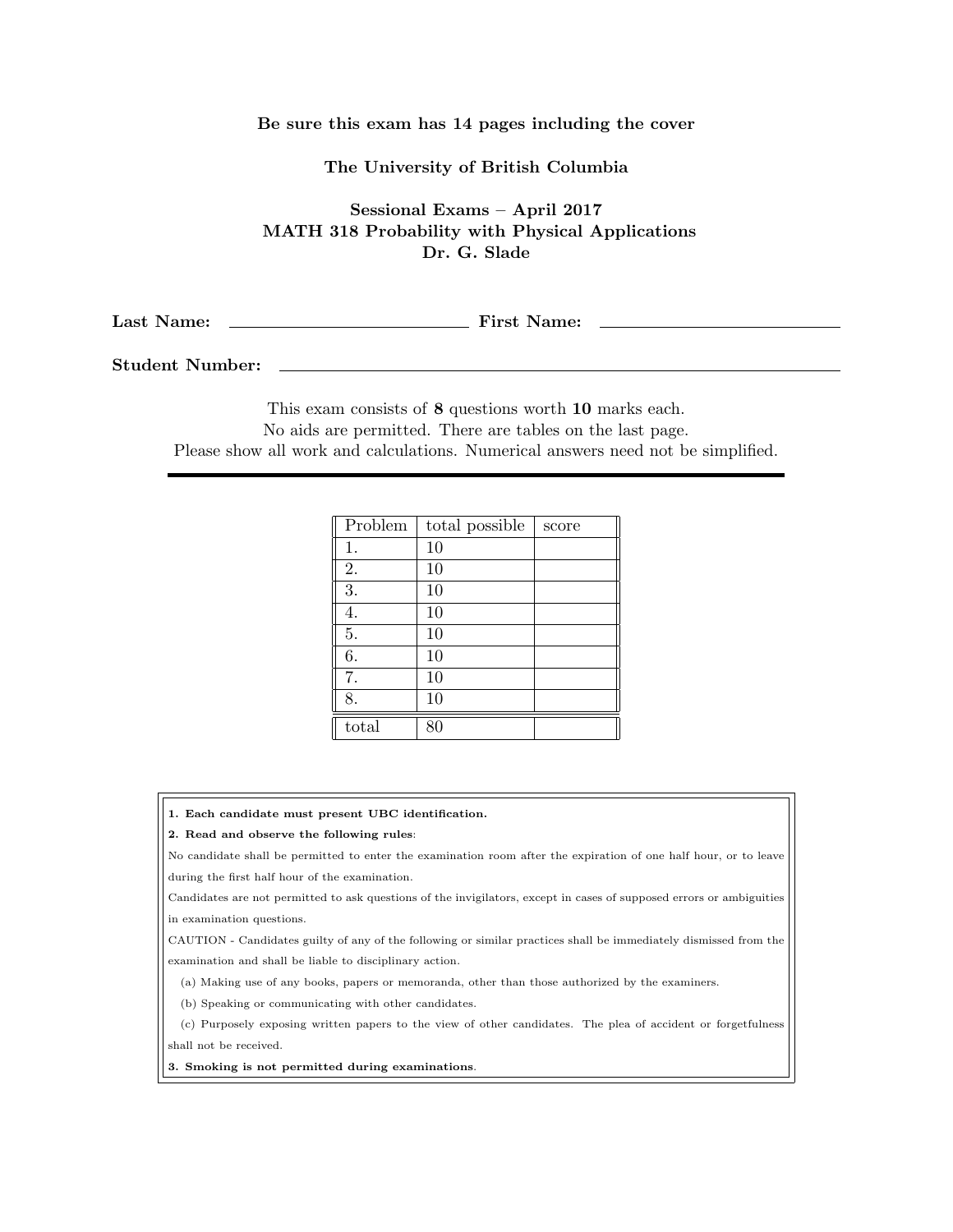(2 marks) 1. (a) Two independent events E, F have probabilities  $P(E) = 0.1$  and  $P(F) = 0.3$ . What are the probabilities that: (i) at least one of the two events occurs?

(ii) exactly one of the two events occurs?

(b)(3 marks) Two cards are dealt from a deck of 52. What is the probability that the second card is a spade, given that the first card is black?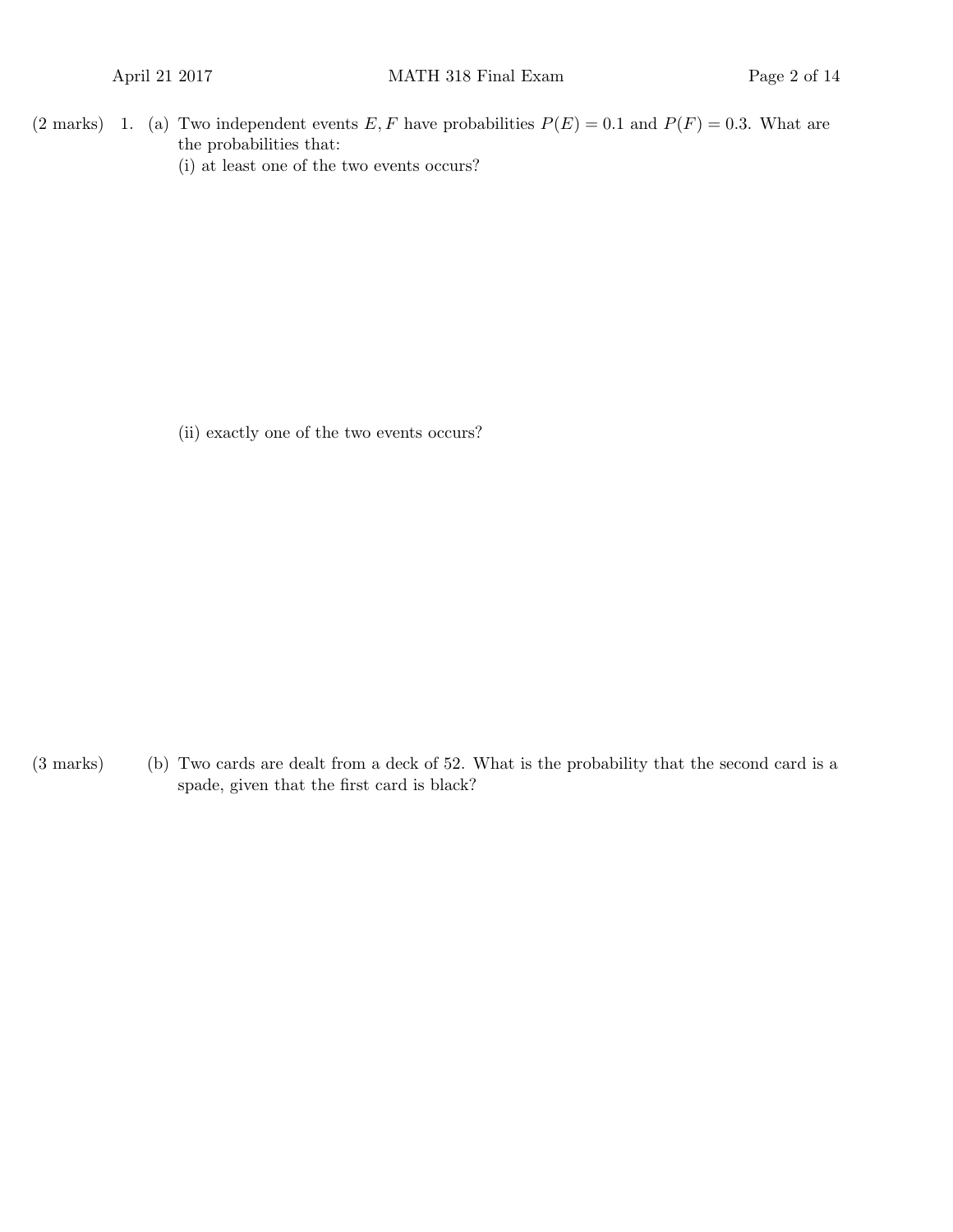(2 marks) (c) A total of ten black balls and ten white balls are randomly divided between urn  $#1$  and urn #2 in such a way that each urn contains ten balls. What is the probability that urn  $#1$  contains exactly three white balls?

(3 marks) (d) Three boys and three girls are seated in a random order in a row. What is the probability that boys and girls alternate in the row?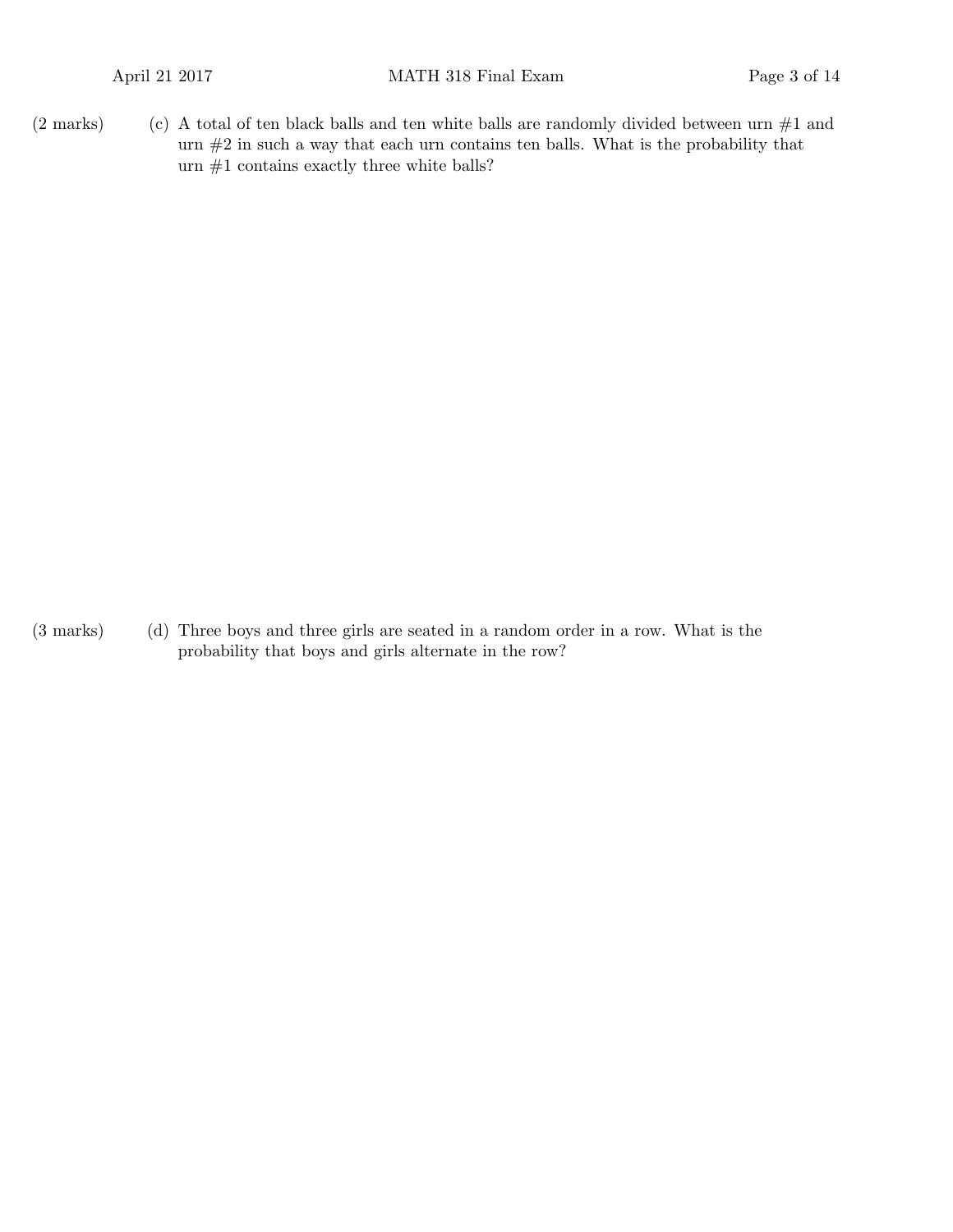- 2. A manufacturing process produces integrated circuit chips. The long run fraction of bad chips produced is 20%. It is expensive to thoroughly test a chip to determine whether it is good or bad, and a cheap but less effective test is used instead. All good chips will pass the cheap test, but so will 10% of the bad chips.
- (8 marks) (a) What proportion of chips that pass the cheap test are in fact good chips?

(b)(2 marks) If all chips that pass the cheap test are sold, what percentage of chips sold will be bad chips?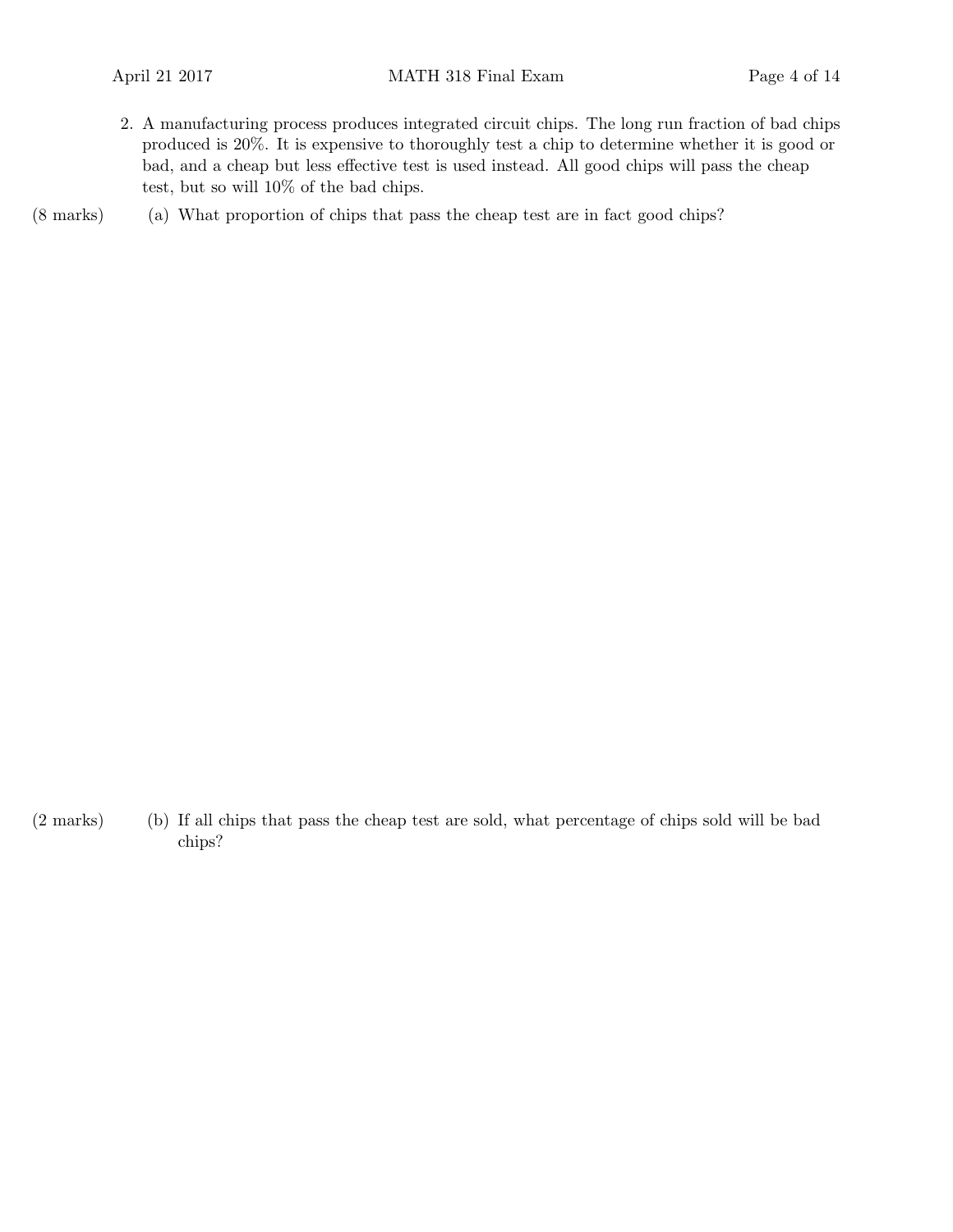$(10 \text{ marks})$  3. An astrophysicist performs an experiment to measure the distance d in light years between two stars, but her measurements are not completely accurate due to experimental errors. Suppose that each measurement is an independent random variable with mean equal to the true distance d and variance 9 (light years)<sup>2</sup>. She uses the average of her measurements as an estimate for d. Using the central limit theorem, determine the number of measurements needed to be  $95\%$  confident that the estimated distance is within  $\pm 1$  light year of the true distance.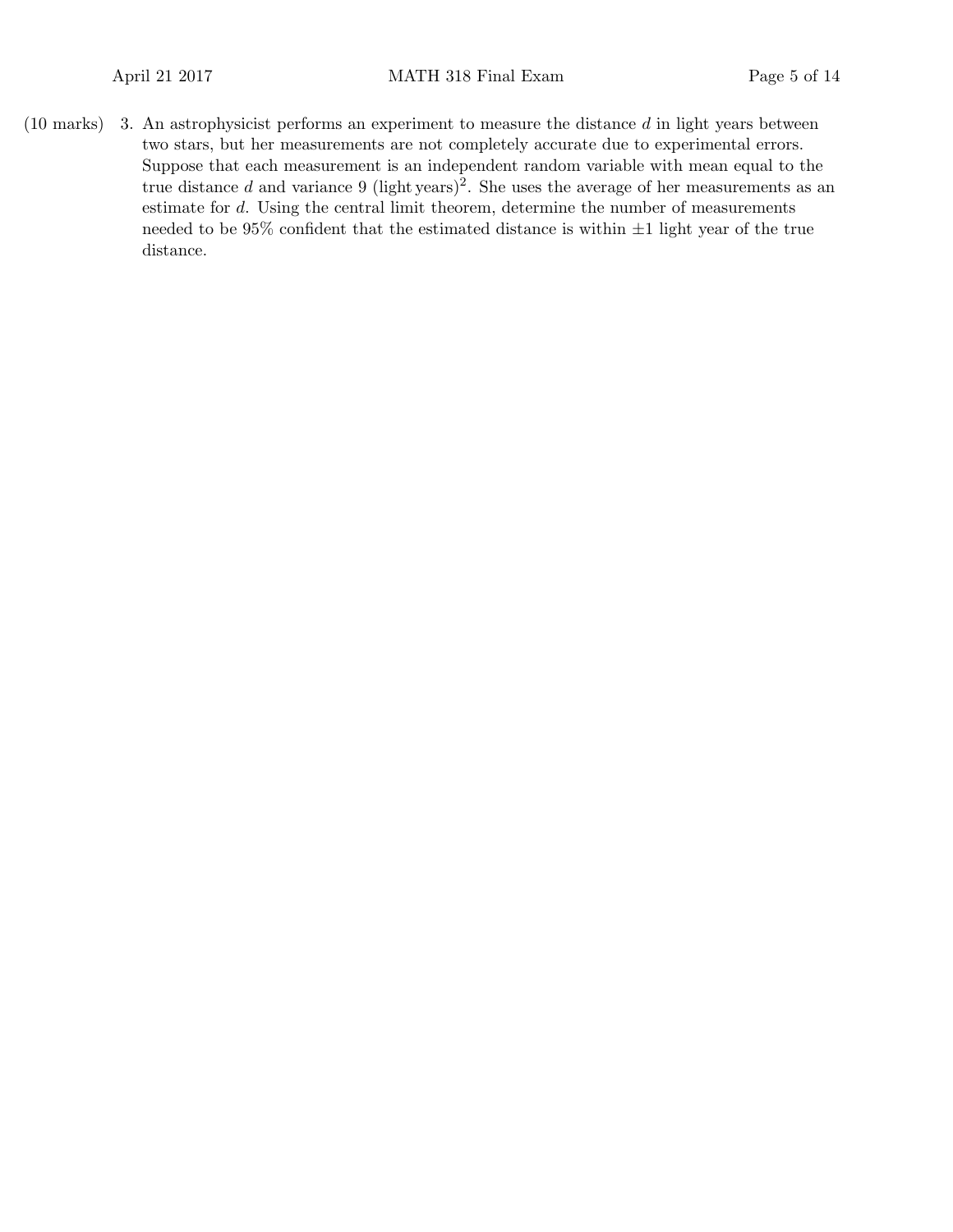4. Let  $X, Y$  be independent exponential random variables with parameter  $\lambda$ .

(2 marks) (a) Compute the probability density function of  $X + Y$ .

(2 marks) (b) Determine the characteristic function of  $X + Y$ .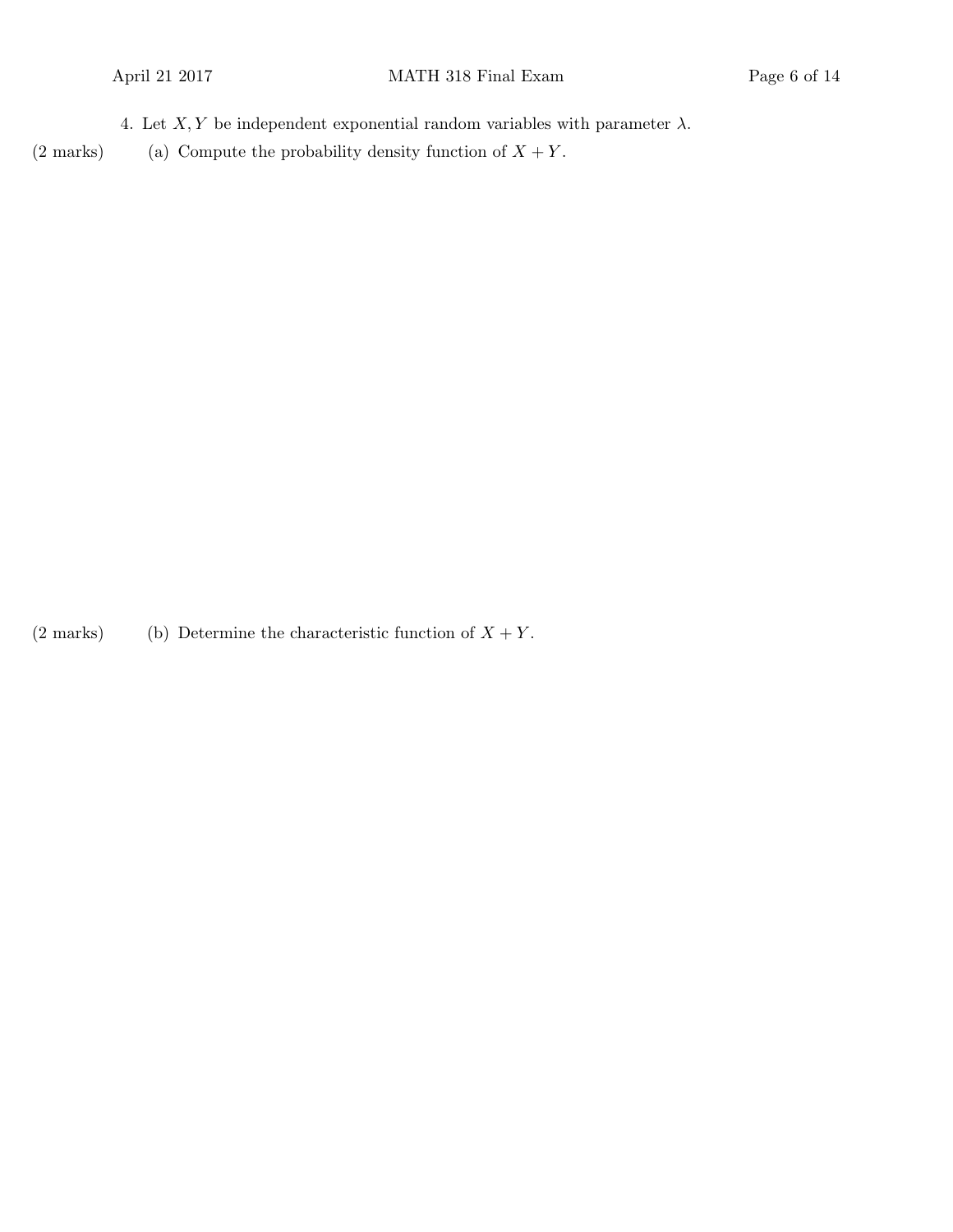(2 marks) (c) Compute  $P(X < 4Y)$ .

(2 marks) (d) Determine the expected value of X given that  $Y > 1$ , i.e., determine  $E[X|Y > 1]$ .

(2 marks) (e) Determine the expected value of X given that  $X > 1$ , i.e., determine  $E[X|X > 1]$ .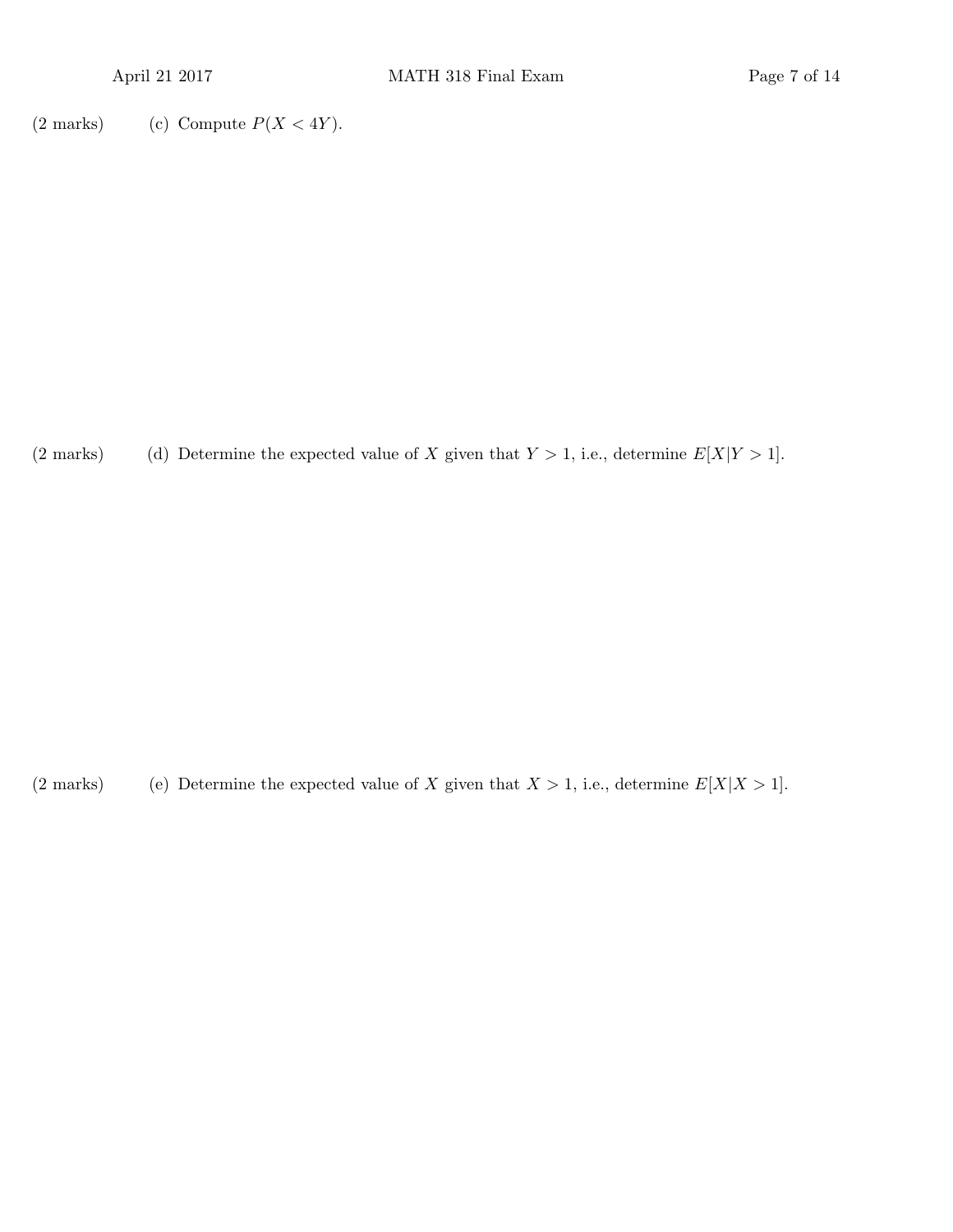- 5. Customers arrive at a server according to a Poisson process of rate 3 per minute.
- $(2 \text{ marks})$  (a) Find the probability that no customer arrives during the first 30 seconds.

(b)(3 marks) Find the probability that exactly three customers arrived during the first two minutes, exactly one of whom arrived during the first minute.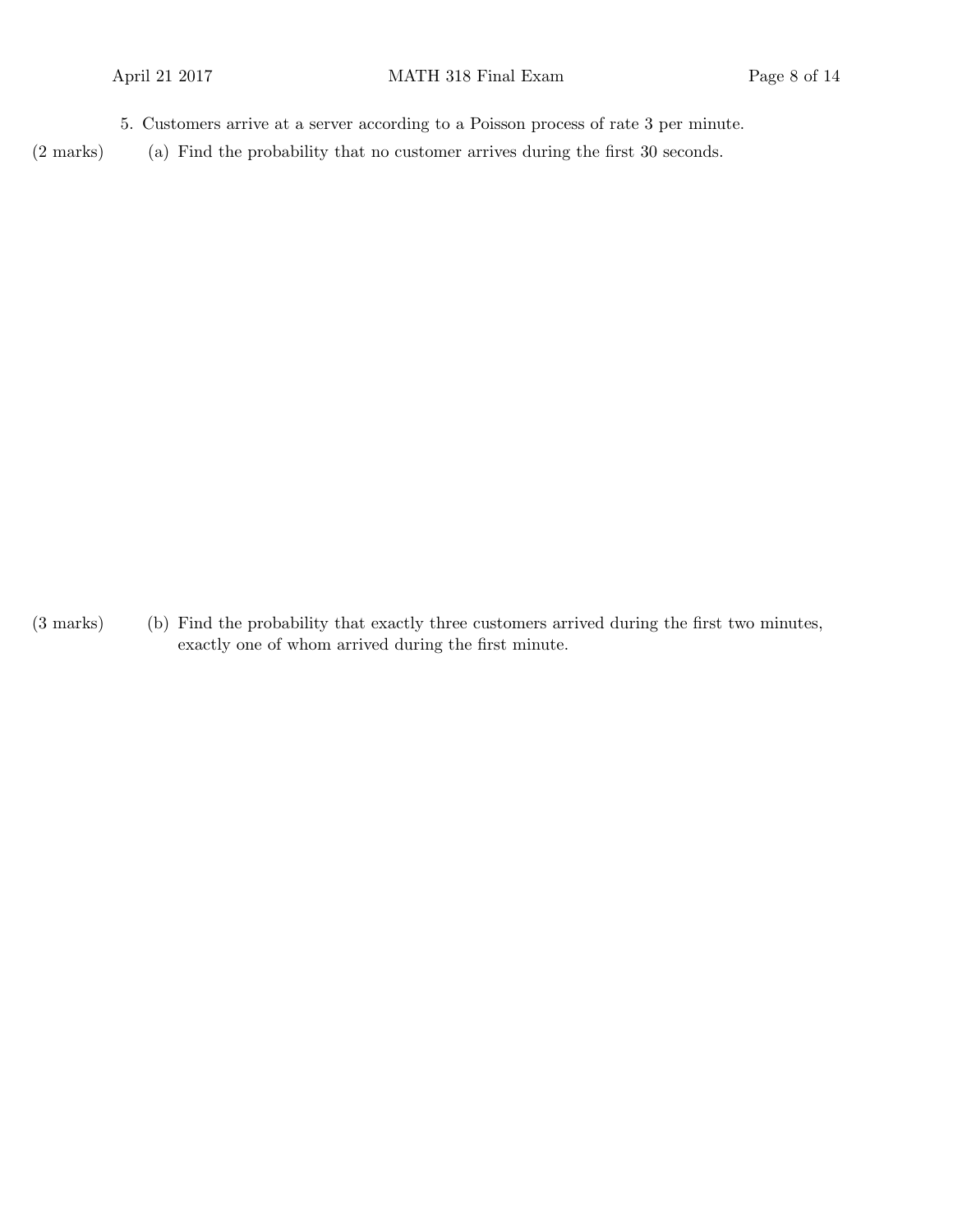$(2 \text{ marks})$   $\qquad$  (c) Find the probability that the fourth customer arrives within 30 seconds of the third customer.

(d)(3 marks) Find the probability that the fifth customer takes more than two minutes to arrive.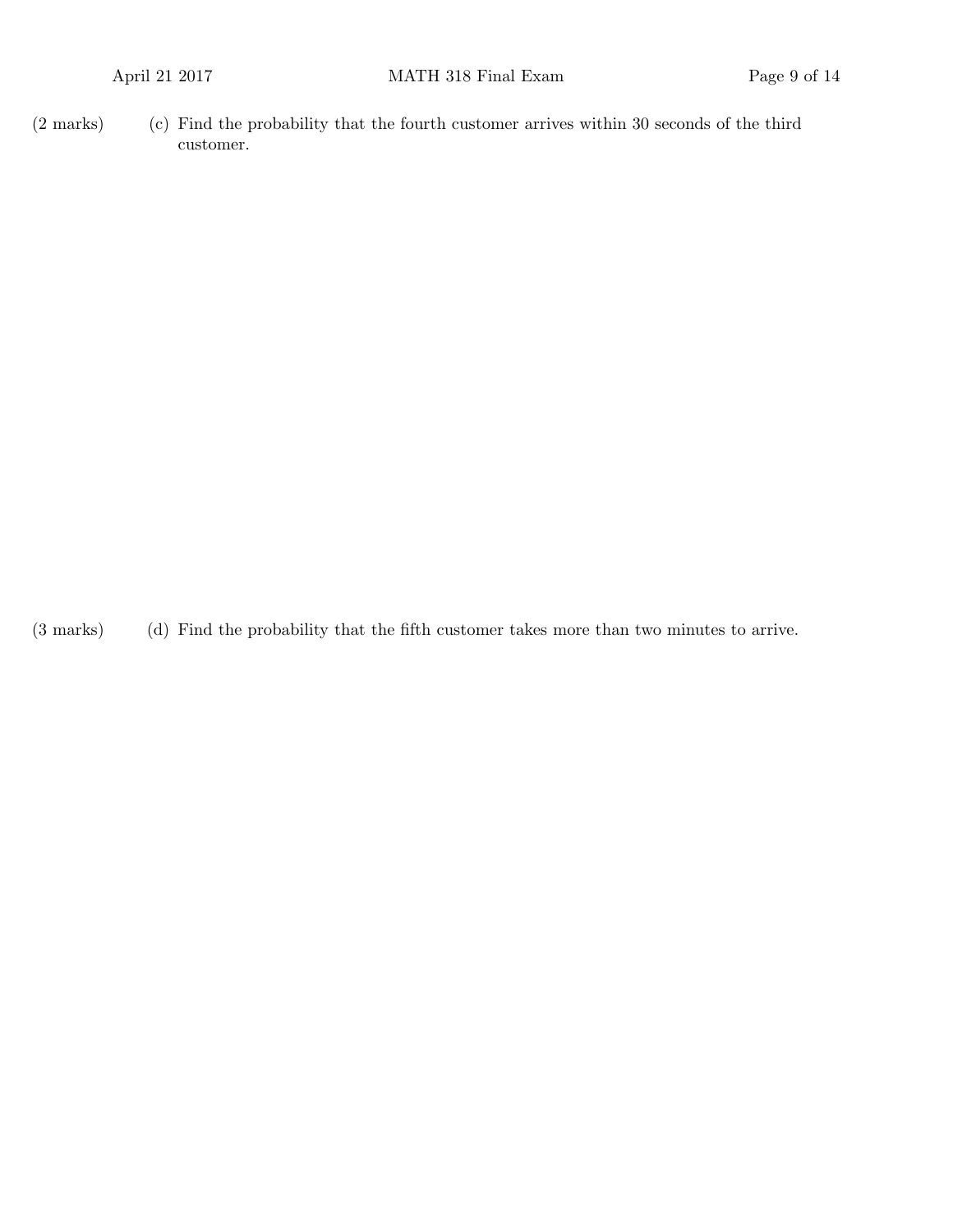- 6. The random walk on the 3-dimensional body-centred cubic lattice is the random walk on  $\mathbb{Z}^3$ that takes steps  $(1, 1, 1), (1, 1, -1), (1, -1, 1), (1, -1, -1), (-1, 1, 1), (-1, 1, -1), (-1, -1, 1),$  $(-1, -1, -1)$  with equal probabilities  $\frac{1}{8}$ .
- (3 marks) (a) Determine the characteristic function  $\phi_1(k_1, k_2, k_3)$  of a single step. Simplify your answer as much as possible.

(2 marks) (b) Identify all points  $(k_1, k_2, k_3)$  where  $\phi_1(k_1, k_2, k_3) = 0$ .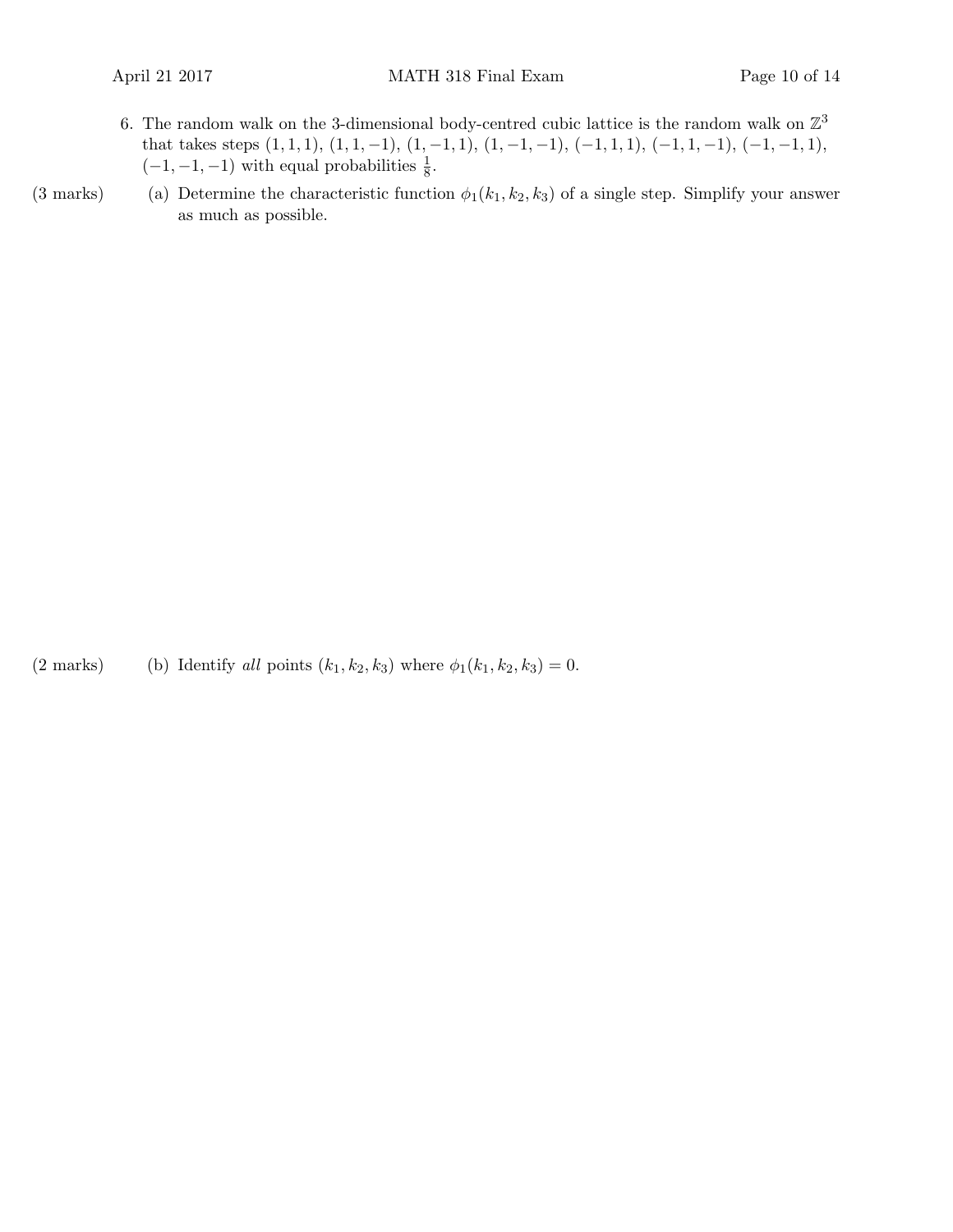(3 marks) (c) The integrability of  $\frac{1}{1-\phi_i(\vec{k})}$  turns out to the be the same at each of the points in part (b) (you need not verify this). Determine (give details) whether the integral of  $\frac{1}{1-\phi_i(\vec{k})}$  near  $\vec{k} = (0, 0, 0)$  is finite or infinite.

(2 marks) Is the random walk on the body-centred cubic lattice recurrent or transient? Explain.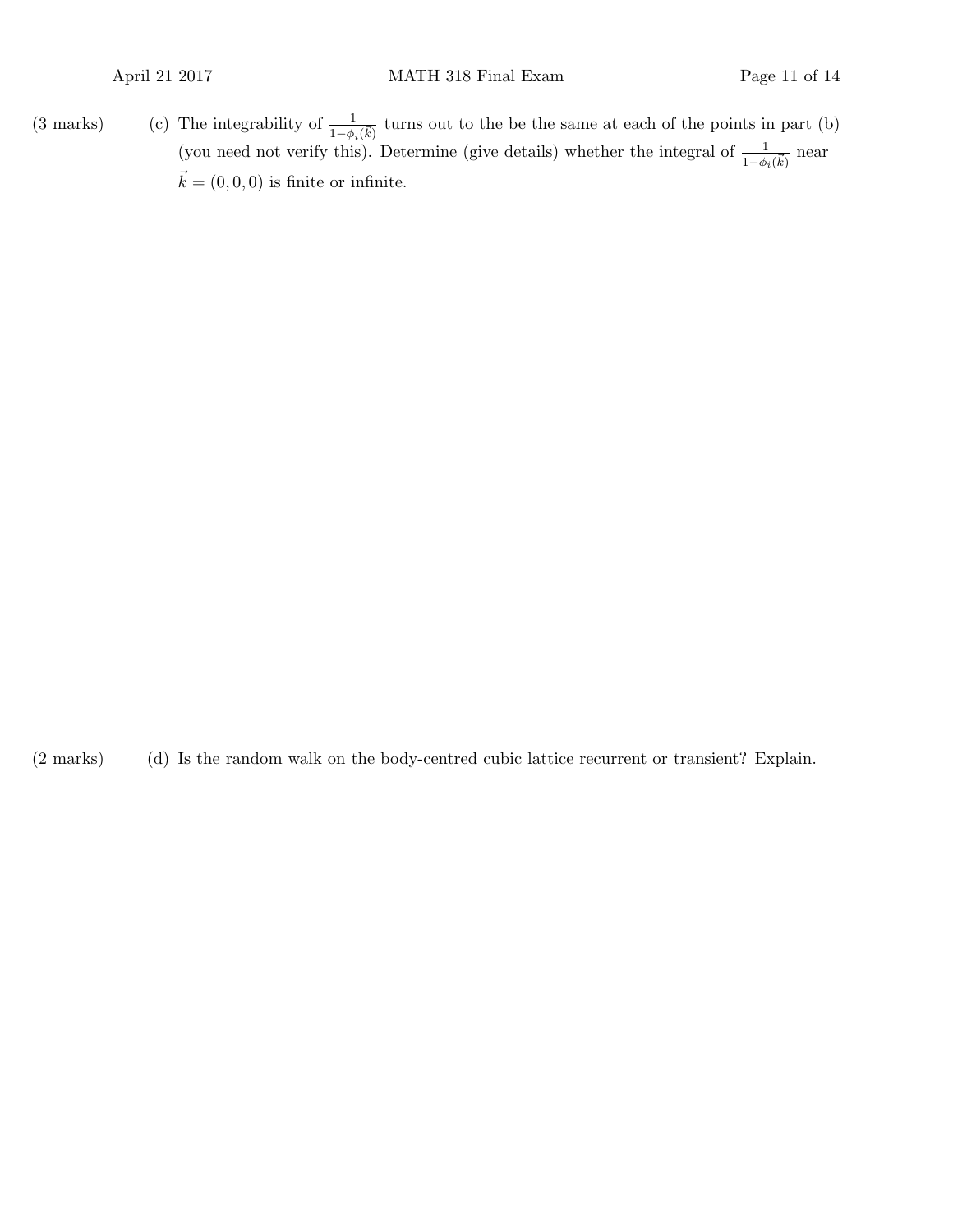- 7. An urn contains 8 balls, some of them white and some of them black. At each time step, a ball is chosen from the urn at random. With probability  $p$  the chosen ball is replaced by a white ball, and with probability  $1 - p$  it is replaced by a black ball. The state of the system is the number of white balls in the urn. This defines a Markov chain.
- (a)(2 marks) Determine all communicating classes, their periods, and their transience or recurrence.

(3 marks) (b) Determine the transition probabilities  $P_{ij}$ .

(c)(5 marks) Using any method (and justifying your answer), find the proportion of time spent by the Markov chain in each state.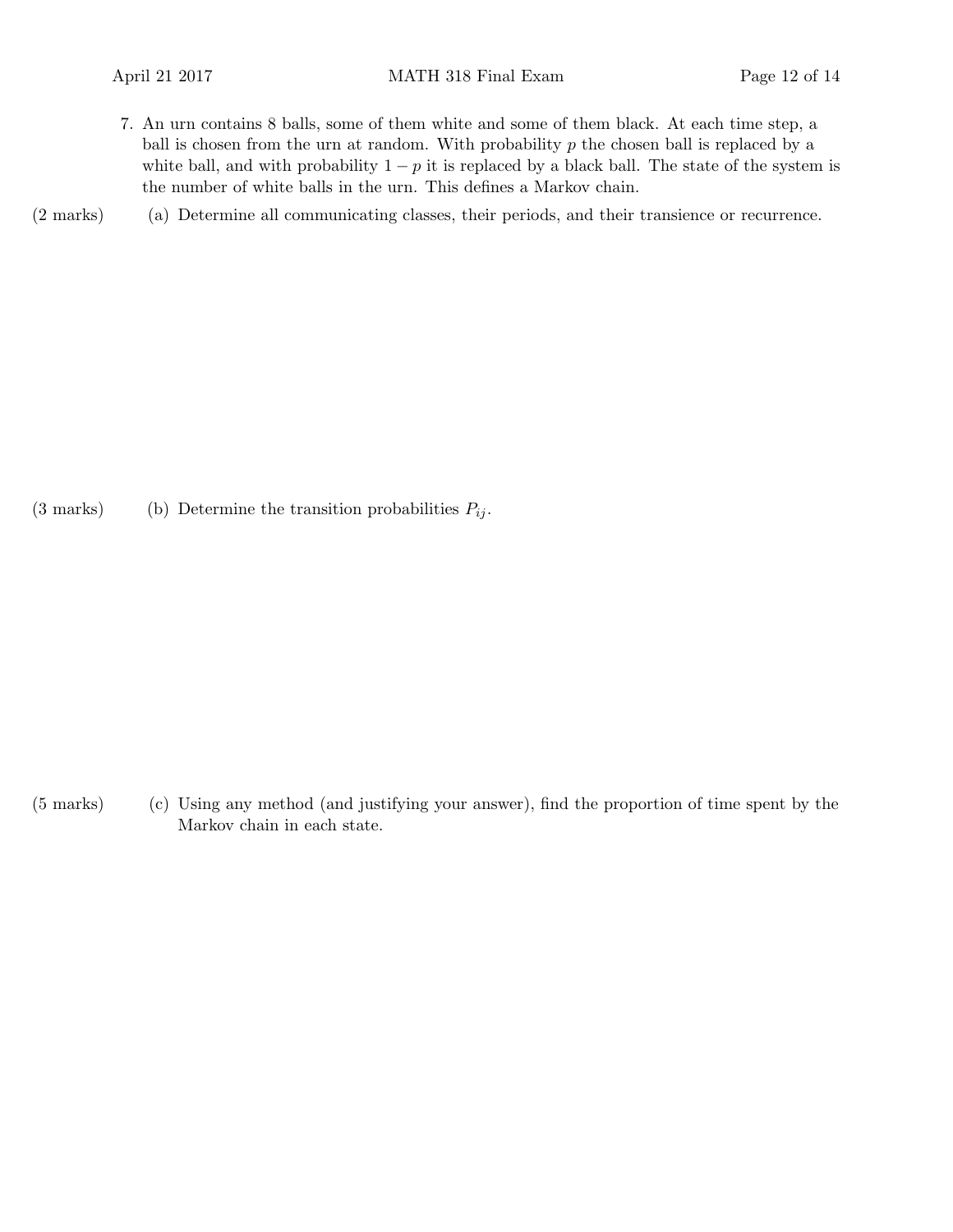- 8. Smith has three books  $B_1, B_2, B_3$  which he keeps on a shelf when he is not reading. After he reads a book, he returns it to the left of the other books on the shelf. His favourite book is  $B_1$ , which he selects to read with probability  $\frac{2}{3}$ . He selects  $B_2$  with probability  $\frac{1}{6}$ , and he selects book  $B_3$  also with probability  $\frac{1}{6}$ . This defines a Markov chain, with the state of the system given by the different possible orders for the books on the shelf. In your solution, order your states in the order: 123, 132, 213, 231, 312, 321.
- (3 marks) (a) Write down the transition matrix for the Markov chain.

(b)(6 marks) Determine the stationary distribution of the Markov chain.

(1 marks) (c) Suppose the books are now in order  $B_3B_2B_1$ . How many times will Smith select a book again, on average, until the books are again in the same order?